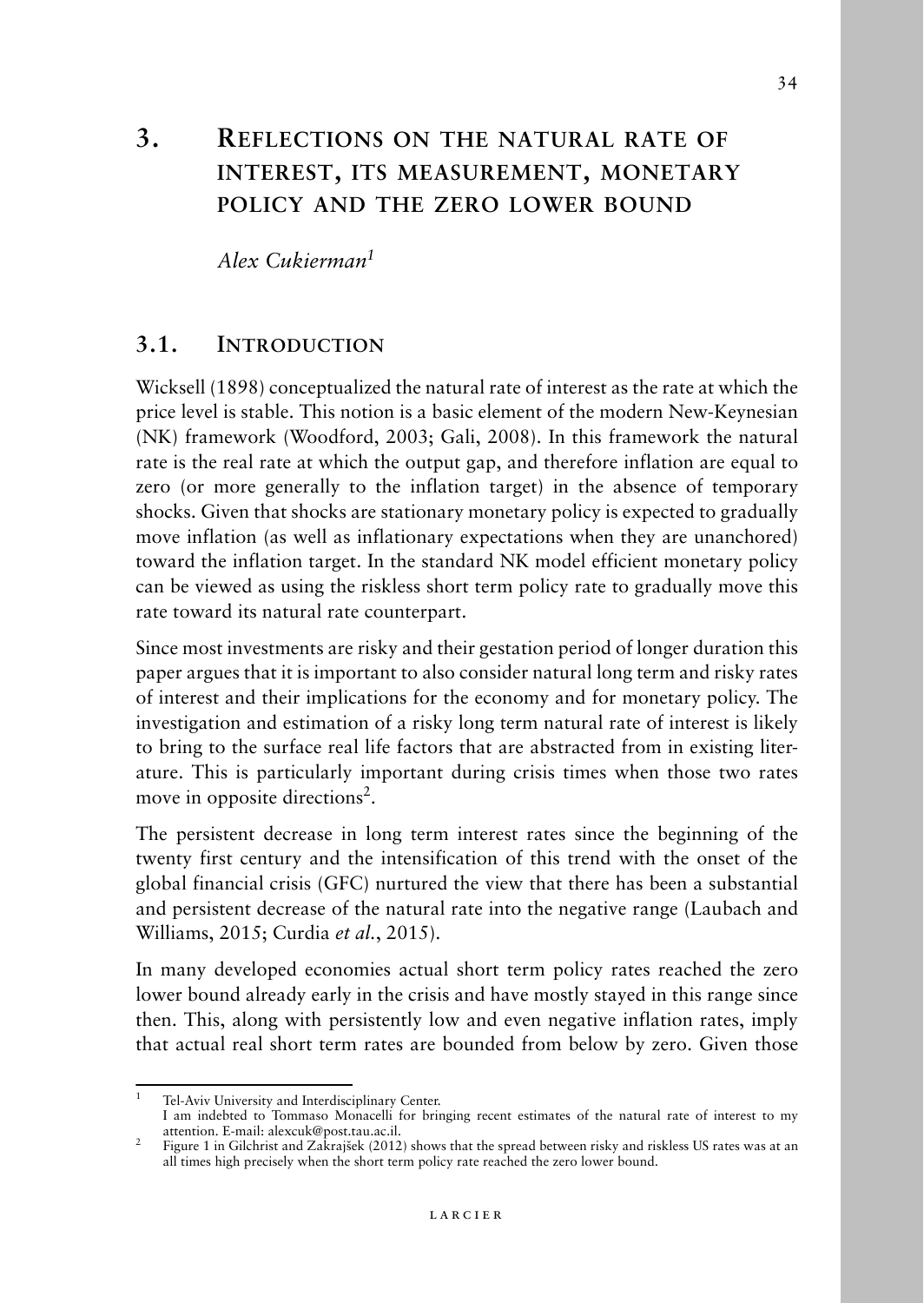observations the finding that the real natural rate of interest is negative and is likely to remain in this range for a while constitutes a non-negligible constraint on the efficient conduct of monetary policy. It is therefore important to evaluate the extent to which recent estimates of the natural rate are as low as implied by recent research.

Since both the natural rate and the output gap are unobservable they have to be inferred from observables. Recent literature achieves this objective by applying either the Kalman filter or Bayesian estimation to alternative versions of the NK model. This paper argues that, since the NK model abstracts from credit rationing and from the financial stability motive on the part of monetary policymakers, existing estimates of the natural rate are likely to be biased downward, particularly so since the onset of the  $GFC<sup>3</sup>$ .

It is well accepted that small and medium size borrowers are likely to be credit rationed due to moral hazard, insufficient collateral and other reasons. (Bernanke and Gertler, 1989; Bernanke, Gertler and Gilchrist, 1999). The decrease in the value of financial assets in the wake of the GFC increased the degree of credit rationing, first by reducing the value of borrower's collateral and second by reducing banking capital. Both factors reduce credit and aggregate demand. Since there is no proxy for this effect in the conventional NK IS relation the decrease in aggregate demand is interpreted by the estimation procedures above as a decrease in the natural rate of interest.

This potential bias is shared by both the Laubach and Williams (2015) as well as by the Curdia *et al.* (2015) papers. Since it also utilizes the monetary rule of the Fed to extract the natural rate the second paper is likely to suffers from an additional downward bias due to the fact that the monetary rules used in the paper do not feature a proxy for the financial stability motive of the central bank  $(CB)^4$ . As a consequence the highly expansionary policies of the Fed in reaction to the subprime crisis are interpreted as a decrease in the natural rate further biasing this estimate downward<sup>5</sup>.

The paper's organization follows. Section 2 documents the downward trend in (mainly) riskless long and short term interest rates since the start of the twenty first century and discusses the causes underlying it. Section 3 briefly reviews and compares alternative natural rate concepts. The following two sections analyse in some detail how changes in credit rationing and in monetary policy in the wake of the crisis might have biased recent estimates of the natural rate downward.

<sup>&</sup>lt;sup>3</sup> Broadly similar, but somewhat less structured, arguments are made by Taylor and Wieland (2016).<br><sup>4</sup> Chapter 7 in Cukierman (1992) discusses the impact of this motive on monetary rules.<br><sup>5</sup> Interestingly the natural ra more negative than those of Laubach and Williams (2015) who do not rely on the monetary rule to estimate the natural rate (compare Figure 3 with Figure 6).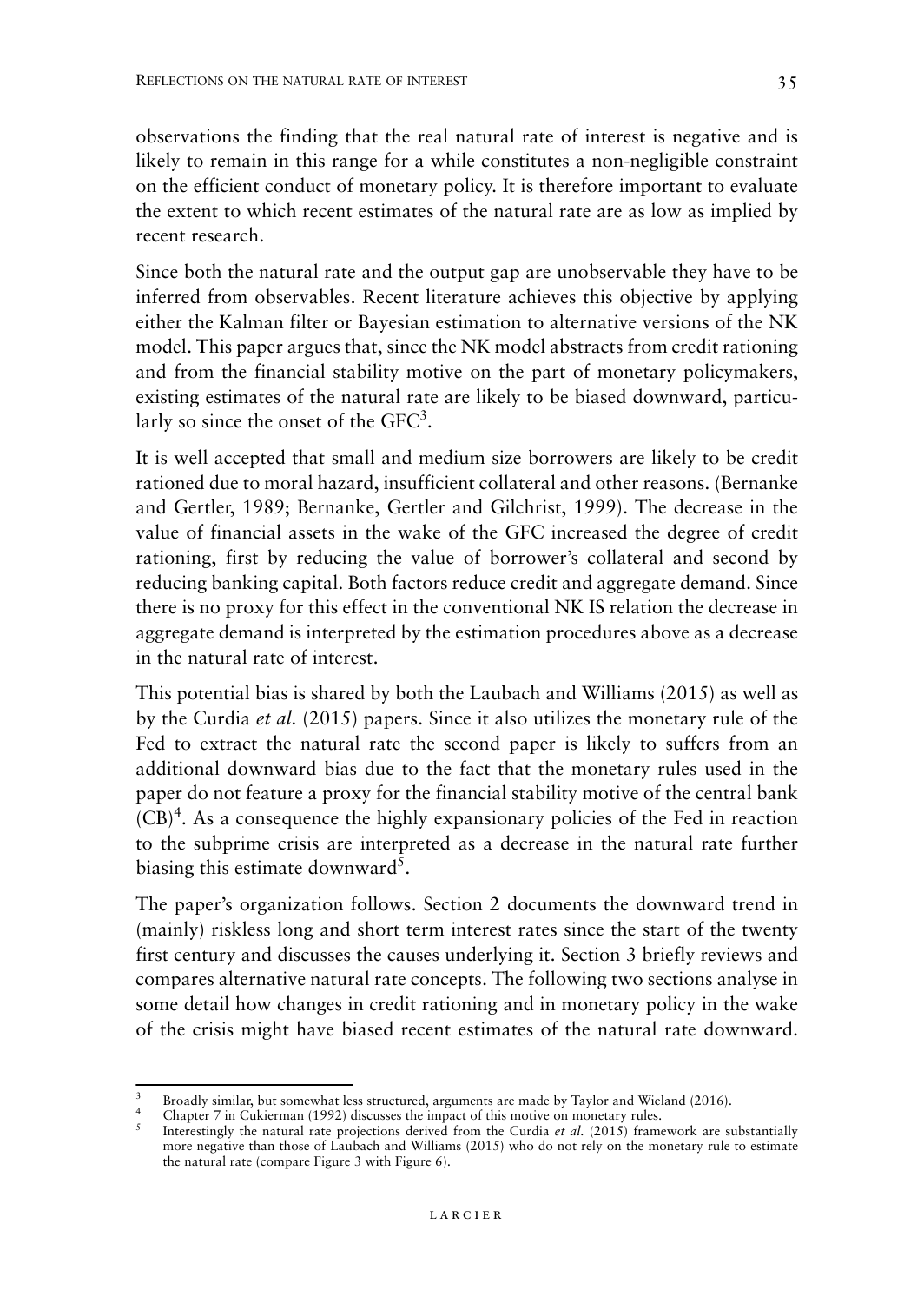Section 3 demonstrates this for the Laubach and Williams (2015) framework and section 4 for the Curdia *et al.* (2015) model. In the second model the natural rate is conceptualized as the rate of interest that would exist in the absence of monopolistic competition distortions. Since such distortions **are present in reality** their estimate of the natural rate appears to suffer from an additional downward bias. Section 5 makes a plea for defining and measuring a risky natural rate of interest and argues that such a concept is a useful complement to the existing riskless natural rate concept, particularly so, during times of financial turmoil. This is followed by concluding remarks.

## **3.2. BRIEF LOOK AT THE RECENT BEHAVIOR OF RISKLESS LONG TERM INTEREST RATES AND ITS CAUSES**

Long term risk free interest rates have been on a downward path since about the beginning of the twenty first century. This trend intensified with the outbreak of the CFC and persists to this day. **Figure 1** shows the behaviour of a simple average of real yields on C7 ten years government bonds excluding Italy between 1987 and 2015. The figure shows that this rate fluctuated between three and four percent prior to the beginning of the current century. It dropped to the two percent range between 2002 and 2007. Following some temporary violent fluctuations in the aftermath of Lehman's collapse and unusually expansionary monetary policies, first in the US and subsequently in the Euro area and other countries the long term risk free rate decreased further to the range between zero and one percent and even became negative occasionally.

## **3.2.1. What caused the downward trend in riskless interest rates?**

Bean *et al.* (2015) usefully classify the potential factors underlying the descent in the riskless long term rate into the following three factors: Upward shifts in the propensity to save, downward shifts in the propensity to invest and an increase in the relative demand for safe assets. The empirical evidence is consistent with the view that the increase in the propensity to save is the most important factor. Several developments underlie the increase in the propensity to save: Increases in life expectancy not matched by increases in retirement age raised the urge to save more for retirement. This effect was particularly evident in developed economies and in China. The Chinese one child policy in conjunction with a very partial pension system in this country kept the saving rate in China at unusually high levels.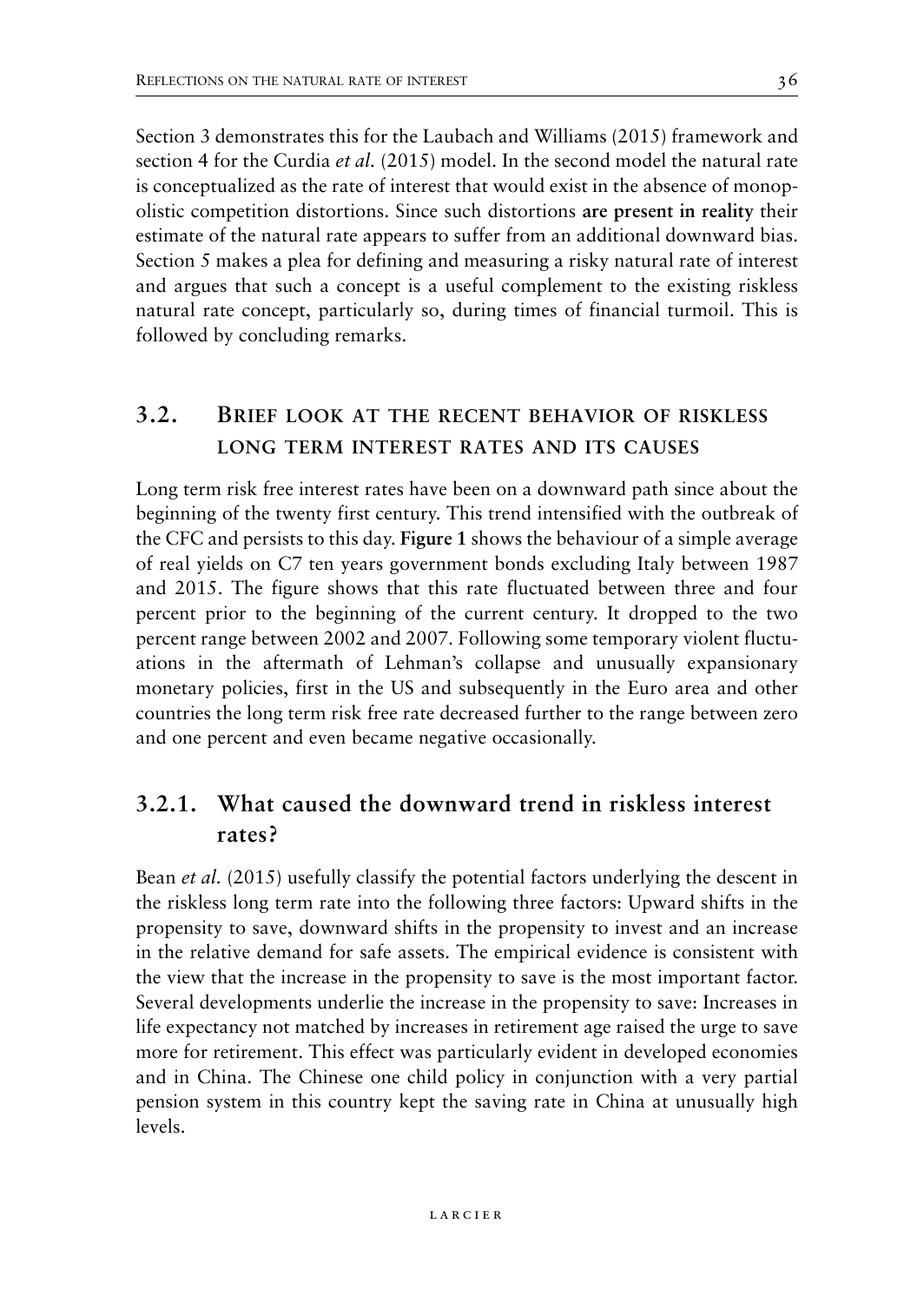

**Figure 1. 'World' ten year risk-free real interest rate**

Notes: 'World' real interest rate is an unbalanced simple average of G7 ex Italy ten-year real yields. Sliced UK indexed gilts were used to proxy world real yields from 1985-1996. From 1997-2006, 'World' rates were calculated using a simple average of spliced US ten-year TIPS and UK IGs. From 2007-2008, 'World' rates were calculated using a simple average of spliced ten-year US, UK, Canada, Japan, and France indexed bonds. From 2008-2015, 'World' rates were calculated using a simple average of spliced 10-year US, UK, Canada, Japan, France, and Germany. Source: Bean et al. (2015), Figure 1.4.

This tendency was reinforced by an increase in the share of middle income individuals relatively to old individuals over the twenty years starting in the early nineties. Since the bulk of savings is done by middle income individuals whereas old individuals dissave an increase in this ratio raises the aggregate propensity to save. The importance of Chines savings for the behaviour of long term rates in developed economies was reinforced by large current account surpluses, gradual removal of Chinese capital controls and a sustained increase in the relative size of the Chinese economy. All those factors combined to create, particularly in the US, a 'global saving glut'<sup>6</sup>.

Large current account surpluses in China and other East Asian countries led to the accumulation of foreign exchange reserves in the vaults of their central banks. Since central banks traditionally invest their reserves in a conservative manner this spurred an increase in relative world demand for safe assets. The dismal performance of some of those countries during the 1998/1999 East Asian crisis further increased the precautionary demand for global safe assets. Caballero *et al.*

This term was coined by Bernanke (2005) and elaborated further in Bernanke (2007).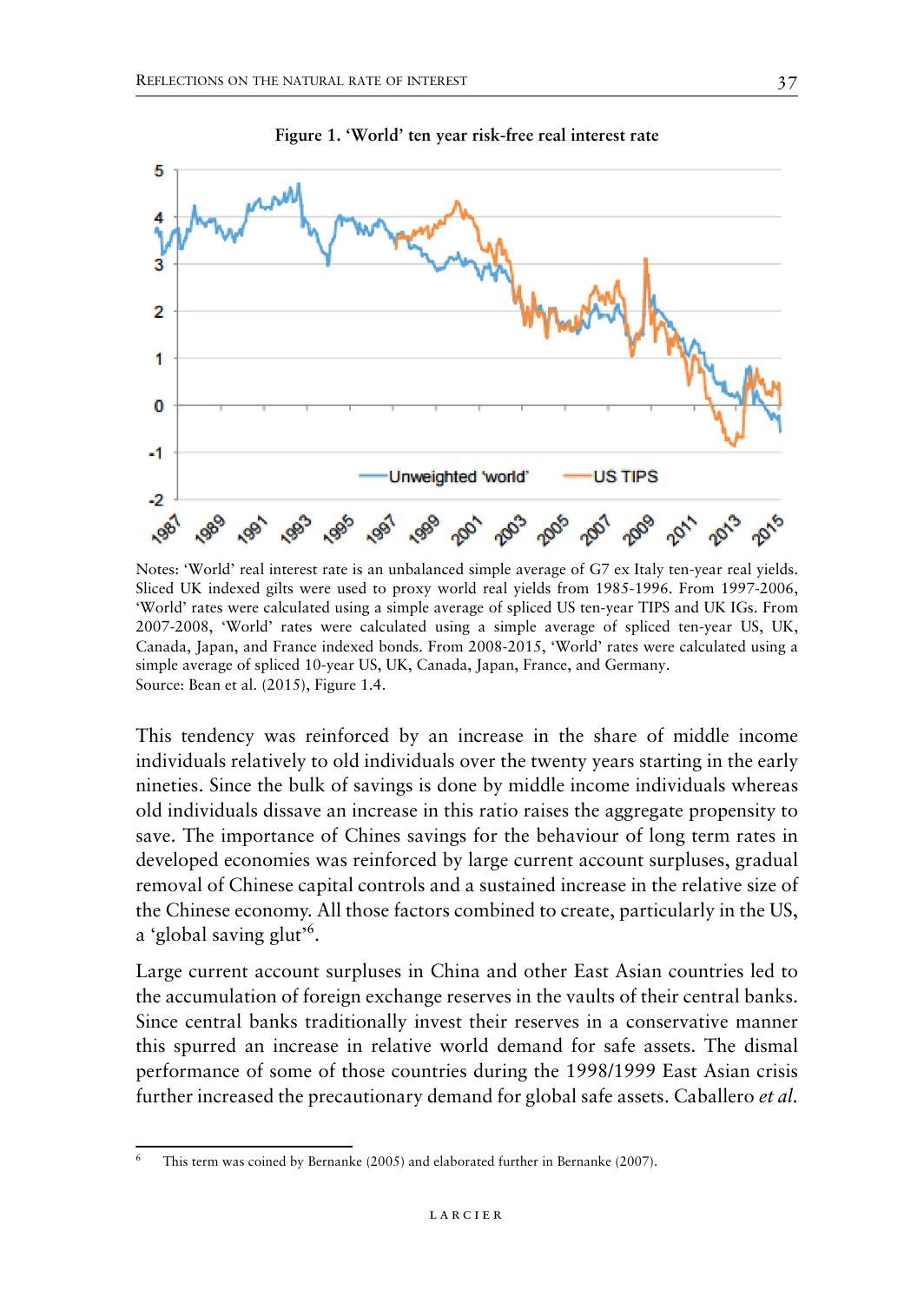(2008) argue that, due to their stable political systems, wide capital markets and strong protection of private property this led to an increase in the demand for long term government bonds in the US and Europe and reduced interest rates on those safe assets.

Prior to the crisis some of this demand for safe assets was also directed at high grade corporate and mortgage backed securities (MBS). Between 2009 and 2014 net new issues of MBS were mostly in the negative range (Cukierman, 2016; Figure 6). Caballero and Farhi (2014) argue that this partial extinction in the global supply of safe assets reinforced the downward trend in riskless long term rates. However, due to the large quantitative easing operations of major central banks it is likely that this effect is temporary.

Of the three long term potential channels conducive to low rates the long term decrease in the propensity to invest is the most controversial. This 'secular stagnation' hypothesis argues that the decrease in the real riskless rate is due to a decrease in the expected future output growth triggered by a slowdown in technological innovations in the advanced economies. The revival of this hypothesis is due to Gordon and Summers. In addition to a persistent lack of aggregate demand Gordon (2012, 2014) argues it is unlikely that the future will bring new general purpose technologies like the steam engine; railroads; electricity; the internal combustion engine and the digital revolution. Summers (2013) bases his secular stagnation hypothesis on the presumption that the natural rate of interest has fallen below the zero bound. Due to this bound monetary policy is unable to sufficiently revive aggregate demand which induces, through hysteresis, a secular slowdown in the rate of output growth. Both views imply there should be a positive correlation between expected output growth and real interest rates. Figure 2.A from Bean *et al.* (2015) suggests that this is hardly the case.

Although the downward trend in interest rates started some time prior to the GFC this trend was substantially reinforced by extraordinarily expansionary monetary policies of major central banks. **Figure 2** shows that shortly after Lehman's collapse the policy rates of the Fed, the Bank of England and the Bank of Japan quickly declined to the vicinity of the zero lower bound  $(ZLB)^7$ . This was followed by massive quantitative easing operations over a number of years. Although central banks directly control only short term rates it is highly likely that the post-Lehman further decrease in long term rates and its persistence is largely due to those unusually expansionary policies. The ZLB constraint on monetary was bypassed by means of massive large scale purchases of assets.

<sup>7</sup> The policy rate of the, initially more conservative, ECB reached this range only in 2014 (further details appear in Figure 1.1 of Bean *et al.* (2015)).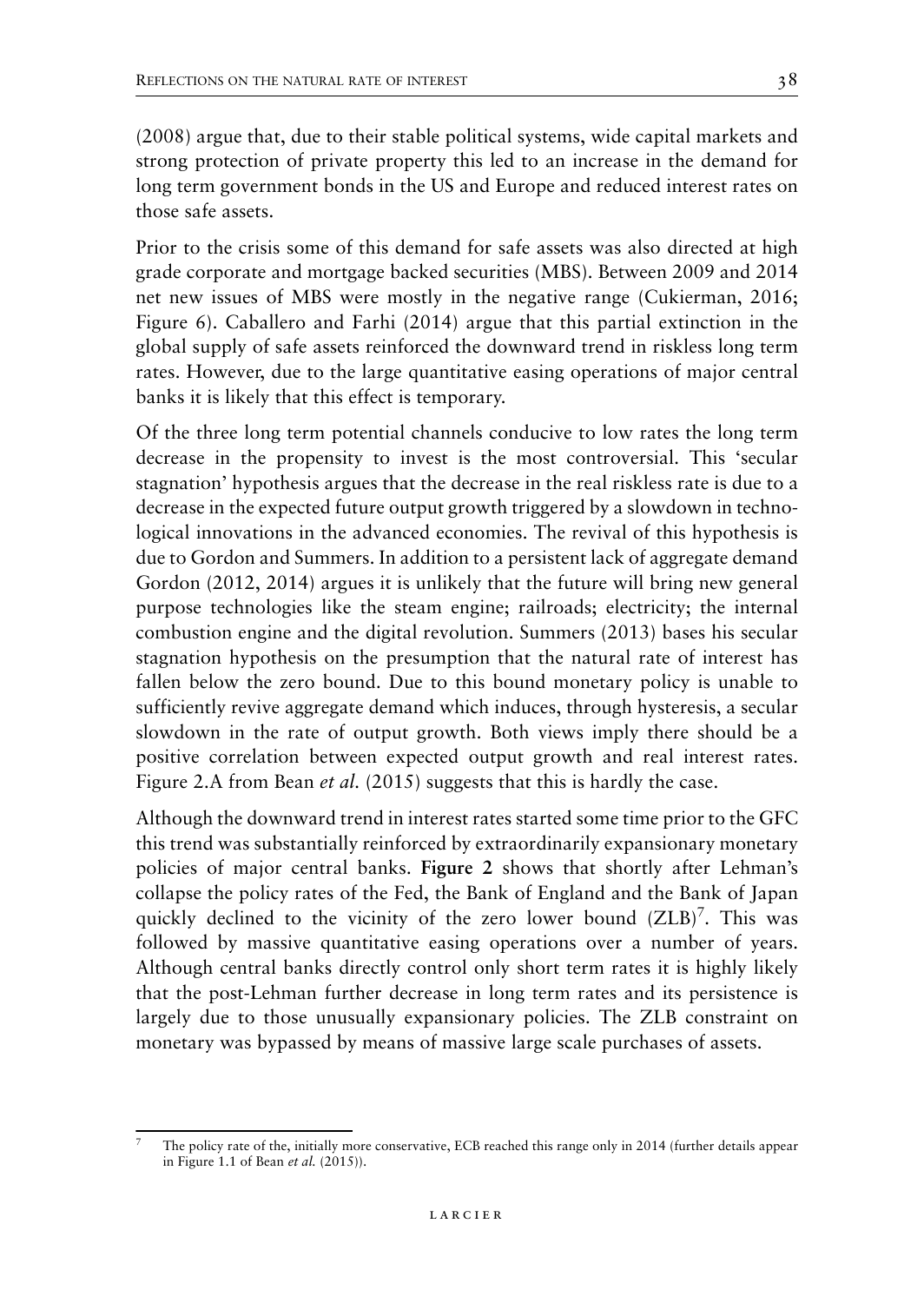

In the US a non-negligible part of the Fed's asset purchases were explicitly designed to reduce the term premium on long term bonds by acquiring such bonds and financing those purchases by the sale of short term bonds (Titan and Swanson, 2011). This downward effect was, and still is, reinforced by forward guidance concerning the path of future short term policy rates by Fed officials who periodically announce that the return to higher policy rates will be very gradual.

The post-crisis persistence of low interest rates is also related to the attempt by many central banks to preserve the competitiveness of their economies by prevention of domestic currency appreciation due to expansionary monetary policies in the rest of the world. This 'shadow currency war' pulls long term world riskless rates downward and prolongs the period over which the ZLB is binding.

### **3.3. THE MULTIPLE FACETS OF THE NATURAL RATE OF INTEREST**

Wicksell (1898) characterized the natural rate of interest as follows: "There is a certain rate of interest on loans which is neutral in respect to commodity prices,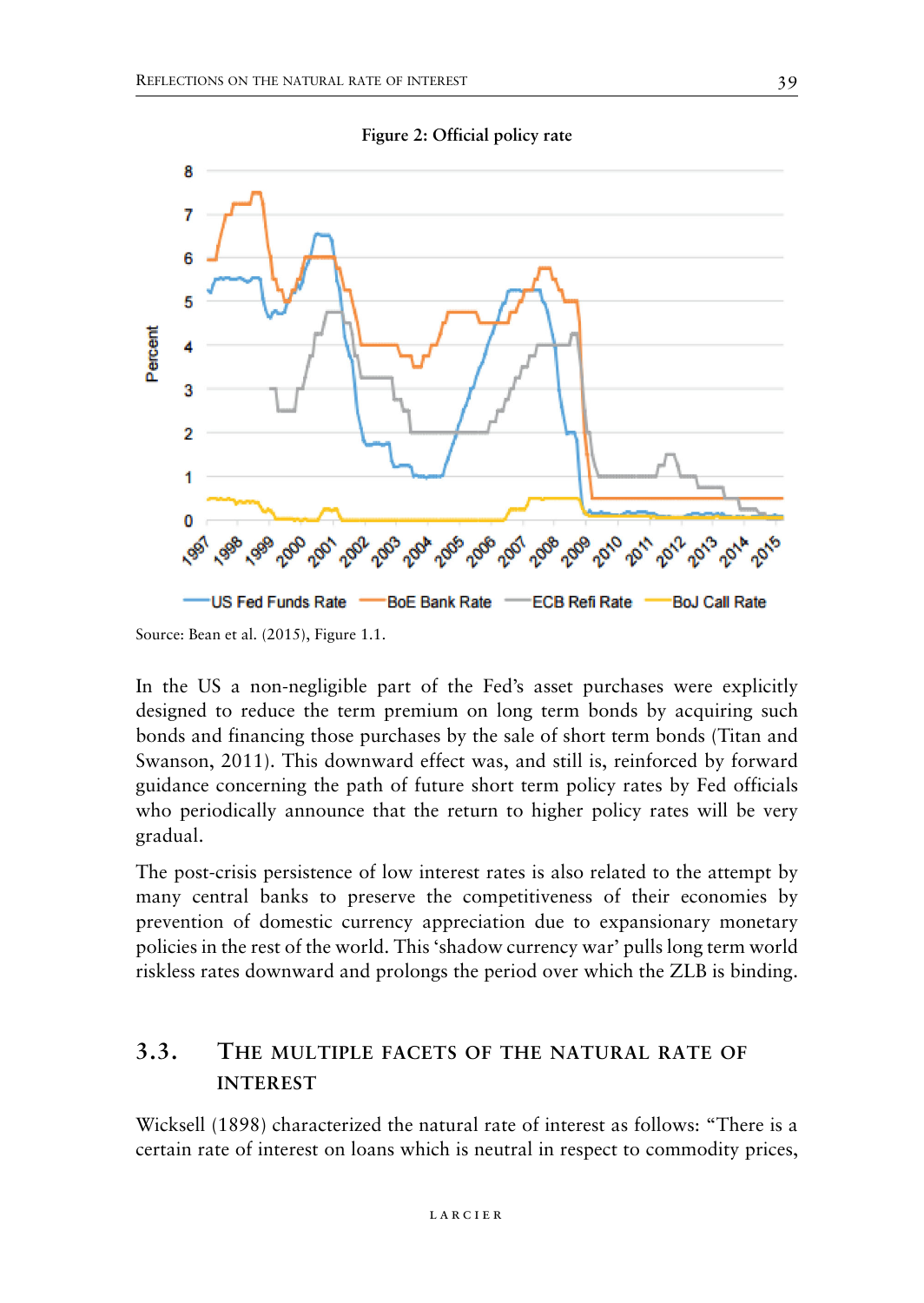and tends neither to raise nor to lower them." Woodford (2003) and others embed this concept into the modern New-Keynesian (NK) framework. A basic building block of this framework is the NK IS relation that connects inflation to expected inflation and to the output gap. In this framework the natural rate of interest is conceptualized as the real interest that produces a zero output gap when both actual and expected inflations are equal to the inflation target and temporary shocks are set to zero. Since the shocks in the model are stationary and monetary policy is expected to gradually anchor both inflation and inflationary expectations to the inflation target, efficient monetary policy can be viewed as using its policy instruments to gradually move the policy rate toward the natural rate. At a more fundamental level the natural rate depends on the expected secular rate of growth of potential output and on the long run behaviour of intertemporal preferences.

A basic challenge to the implementation of this scheme is that potential output and, therefore, the natural rate are not observable variables. Consequently they have to be inferred from observable variables by means of a theory that links unobservable to observable variables. As a result empirical estimates of the natural rate and of potential output become model dependent. Recent empirical work attempts to overcome this challenge by using the Kalman Filter or Bayesian estimation to pin down the (a priori) unknown parameters needed to obtain estimates of the natural rate and of potential output. A related difficulty is that those methodologies and the theoretical models they are applied to still leave substantial freedom in the conceptualization of the natural rate of interest.

This freedom arises for two main reasons: First because, although related, short term and long term interest rates behave differently. Similarly, although related, risky and riskless rates also behave differently. The Cartesian product of those two classifications yields four possible conceptualization of the natural rate: A short term natural riskless rate, a long term natural riskless rate, a short term natural risky rate and a long term natural risky rate. Section 6 below argues that, of those four concepts, the one that is most important for investment and aggregate demand is the last one. However, it appears that to this date, the literature has not attempted to formulate and estimate a risky long term natural rate. Laubach and Williams (2015) interpret their estimates as referring to a long term natural rate. On the other hand Curdia *et al.* (2015) who are mainly interested in a comparison of two alternative monetary policy rules provide estimates of a short term natural policy rate.

Although neither of those papers explicitly states whether those estimates refer to risky or to riskless rates it appears that the second interpretation is more relevant since the observed interest rate they use is mainly the short term policy rate. This view is backed further by the fact that in the post crisis era all those estimates flirt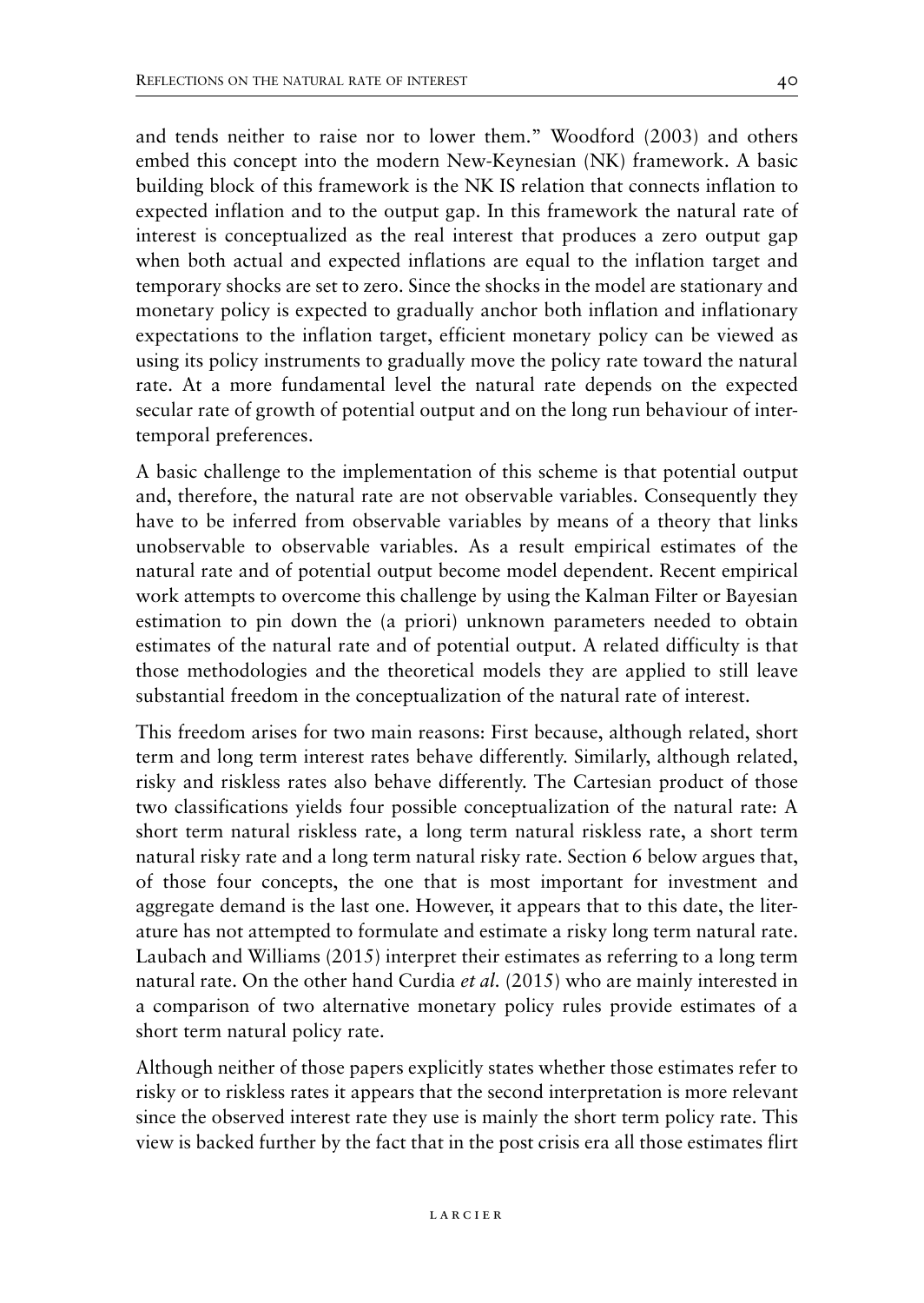with the ZLB whereas, as shown in Gilchrist and Zakrajšek (2012), longer term **risky** rates are substantially above zero over the same period. Section 6 below elaborates on the desirability of formulating and estimating a long term risky natural rate.

## **3.4. ARE RECENT ESTIMATES OF THE RISK FREE NATURAL RATE OF INTEREST BIASED DOWNWARD?**

The depth and persistence of low long term riskless rates both before and after the GFC nurtured the view that the natural rate of interest is currently lower than it used to be in the past. Structural empirical work by Laubach and Williams (2003, 2015), Curdia *et al.* (2015) and others confirms this view. Curdia (2015) even concludes that the natural rate is likely to be very low by historical standards for a long period of time.

## **3.4.1. The Laubach and Williams estimates of the natural rate of interest**

Laubach and Williams (2003) is one of the first attempt to estimate the long run natural rate of interest and the closely related secular rate of growth of potential output. Using their 2003 methodology Laubach and Williams (2015) (LW in the sequel) update their original estimates to include the period of the GFC. **Figure 3** summarizes the evolution of their risk free natural rate of interest. The figure shows that between 1980 and 2008 this rate decreased from a bit less than four percent to two percent with a dip to two percent in the mid-nineties, a recovery to 3 percent at the beginning of the twenty first century and a decrease back to two percent just prior to the downfall of Lehman Brothers. Following this event the estimated natural rate takes a further abrupt dip to the vicinity of zero and even becomes slightly negative from the end of 2013 and on.

This pattern is generally mirrored by LW's estimates of the rate of growth of potential output. In particular following the subprime crisis this estimate also decreases sharply from around 3 percent to the vicinity of two and a half percent (**Figure 4**). The co-movements between the natural rate and the rate of growth of potential output are a consequence of the fact that the structural model postulated and confirmed in LW implies that, up to a persistent stationary preference shock, there is a positive linear association between the natural rate and the rate of growth of potential output.

Since both the natural rate of interest and the rate of growth of potential output are unobservable LW postulate a standard New-Keynesian (NK) model and apply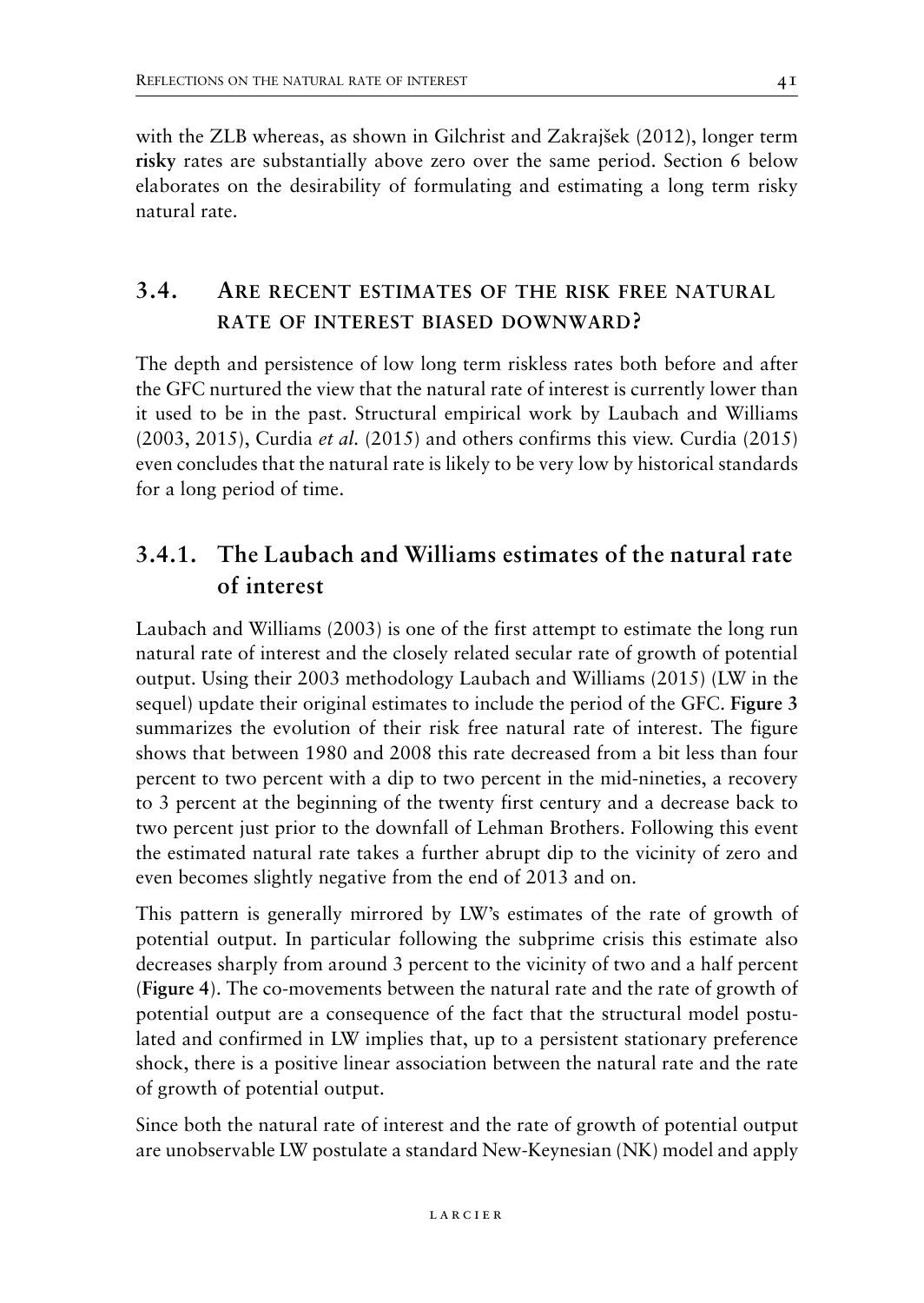**Figure 3. Laubach-Williams model estimates of the natural rate of interest**



Note: Real-time estimates represent the estimate of the natural rate based solely on data available a few months after the end of the quarter for which the estimate is reported. Source: Laubach and Williams (2015), Figure 5.



**Figure 4. Laubach-Williams model estimates of the trend growth rate of potential output**

Note: Real-time estimates represent the estimates of the trend rate of growth of potential output based solely on data available a few months after the end of the quarter for which the estimate is reported.

Source: Laubach and Williams (2015), Figure 6.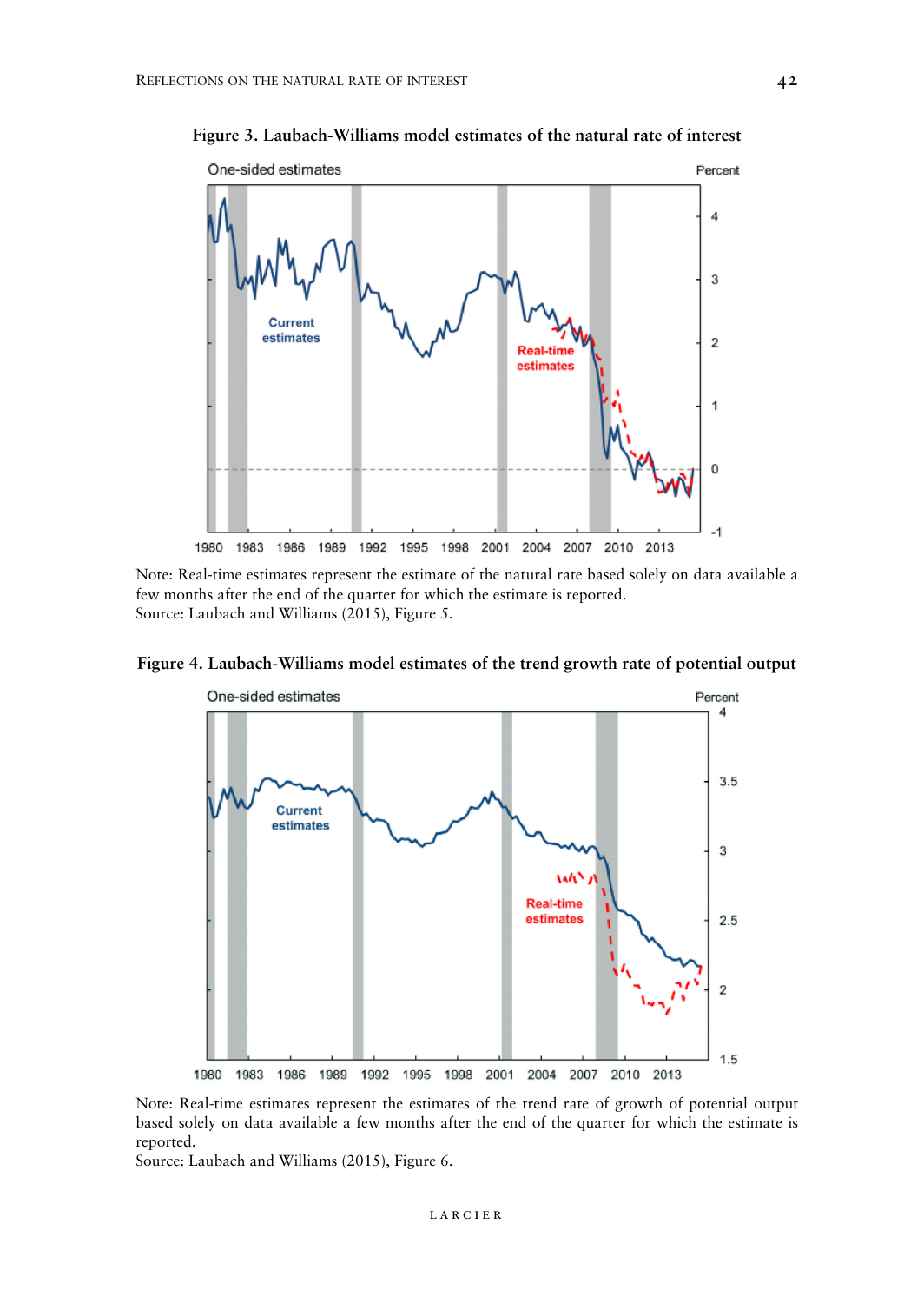Kalman filter methods to observable variables like actual output and inflation to estimate the unobservable time paths of the natural rate and the related trend rate of growth of potential output. Abstracting from lags, future expected potential output, relative prices and shocks the essence of their model is captured by the following two NK equations

$$
y - y^p = -\beta(r - r^n) \tag{1}
$$

$$
\pi = \pi^e + \theta(\gamma - \gamma^p) \tag{2}
$$

along with a structural equation that relates the (real) natural rate of interest,  $r^n$  , to the rate of growth of potential output,  $g^p$ 

$$
r^n = \delta g^p \tag{3}
$$

Here y and  $y^p$  are the logs of actual and potential output, r is the actual risk free real rate of interest,  $\pi$  and  $\pi^e$  are actual and expected inflation, and β, θ and δ are positive parameters. The first equation is the NK IS relation that relates the output gap to the interest rate gap,  $r - r^n$ , and the second equation is the NK Phillips equation that relates actual inflation to expected inflation and to the output gap<sup>8</sup>.

## **3.4.2. The impact of credit rationing on LW's estimates of the natural rate of interest**

In the presence of some credit rationing aggregate demand and economic activity depend not only on the cost of credit but also on the availability of credit. To reflect this fact the NK IS relation in equation (1) is replaced by

$$
y - y^{p} = -\beta(r - r^{n}) + \gamma L \tag{4}
$$

where L is the volume of available credit and  $\gamma$  is a positive parameter. Equation (4) states that the output gap depends both on the cost and the availability of credit. Possible micro-foundations for such an equation may include a model in which the aggregate demand of borrowers with plenty of collateral reacts only to the cost of credit while the aggregate demand of borrowers with little collateral respond mainly or only to the degree of credit rationing. Credit rationing is likely to be particularly important for small and medium size enterprises that do not have direct access to the capital market and have to rely, therefore, on banking credit.

<sup>8</sup> The LW Phillips relation features a distributed lag on past rates of inflation that is summarized here by expected inflation on the ground that a main determinant of future expected inflation is past inflation. This compactification does not affect the main arguments that follow below.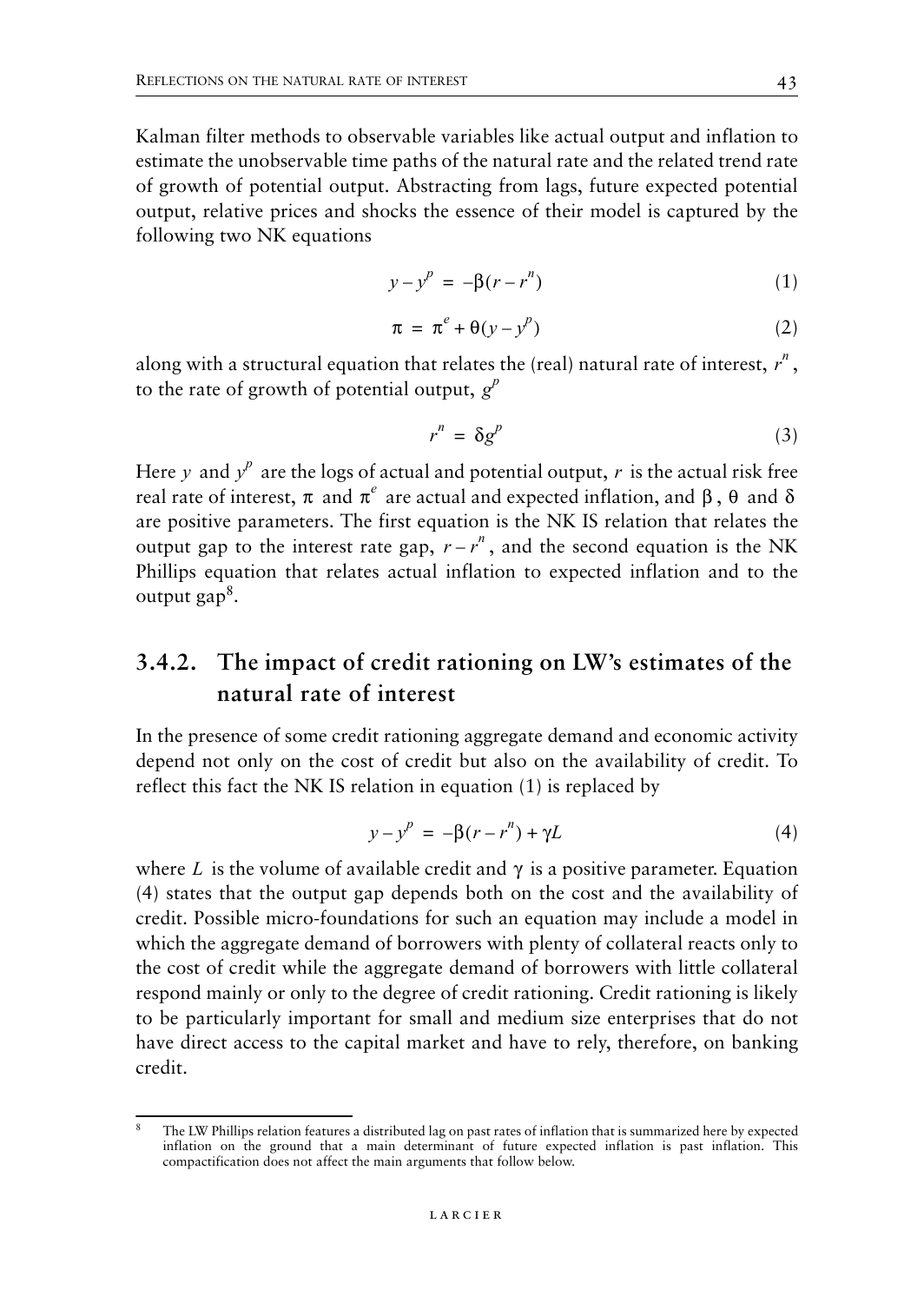Omission of a proxy for the degree of credit rationing as proxied by the level of credit from the NK IS relation creates a downward bias in the estimate of the natural rate of interest (and of potential output) when *L* goes down. The intuition underlying this claim follows: Due to the fact that both the output gap and the natural rate of interest are unobservable the Kalman filter procedure infers those two variables from observations on the actual values of output and inflation. Since it does not appear in equation (1) a decrease in *L* that reduces both output and inflation is attributed by the Kalman filter procedure entirely to a decrease in the natural rate of interest. This can be demonstrated more formally by expressing inflation in terms of the interest rate gap by substituting equation (4) into equation (2)

$$
\pi = \pi^e - \theta \beta (r - r^n) + \theta \gamma L. \tag{5}
$$

Equation  $(5)$  implies that a ceteris paribus decrease in  $L$  reduces inflation. Since the LW procedure omits  $L$  the Kalman filter interprets the decrease in inflation as a reduction in the natural rate (and through equation (3) also as a reduction in the secular rate of growth of potential output) in spite of the fact that, by assumption, there was no change in either of those variables<sup>9</sup>. Since there were no discernible changes in credit rationing prior to the subprime crisis this bias might have been relatively unimportant prior to the crisis.

But there is little doubt that it went up dramatically due to the credit arrest observed in the aftermath of Lehman's collapse. As a matter of fact it is likely that a large part of the decrease in the estimated natural rate of interest from around two percent just prior to Lehman's collapse to a bit above zero during 2009 is explainable in terms of a dramatic increase in credit rationing rather than in terms of a decrease in the natural rate. **Figure 5** shows that credit growth in the post Lehman era has been extremely sluggish at least through 2013. This observation is consistent with the view that the persistent decline of inflation is due, in large part, to a persistent decline in credit growth rather than to a further decrease in the natural rate. Cukierman (2016) argues that this persistent drop is due to a combination of the following three factors: A decrease in the value of collateral due to the decrease in asset prices, toughening of regulation on financial institutions and the collective trauma experienced by financial market participants once they realized that even a SIFI will not always be bailed out<sup>10</sup>.

Relatedly, Taylor and Wieland (2016) argue that a similar downward bias in the natural rate arises when financial regulation is toughened.

<sup>&</sup>lt;sup>10</sup> The theoretical underpinnings of the last mechanism appear in Cukierman and Izhakian (2015).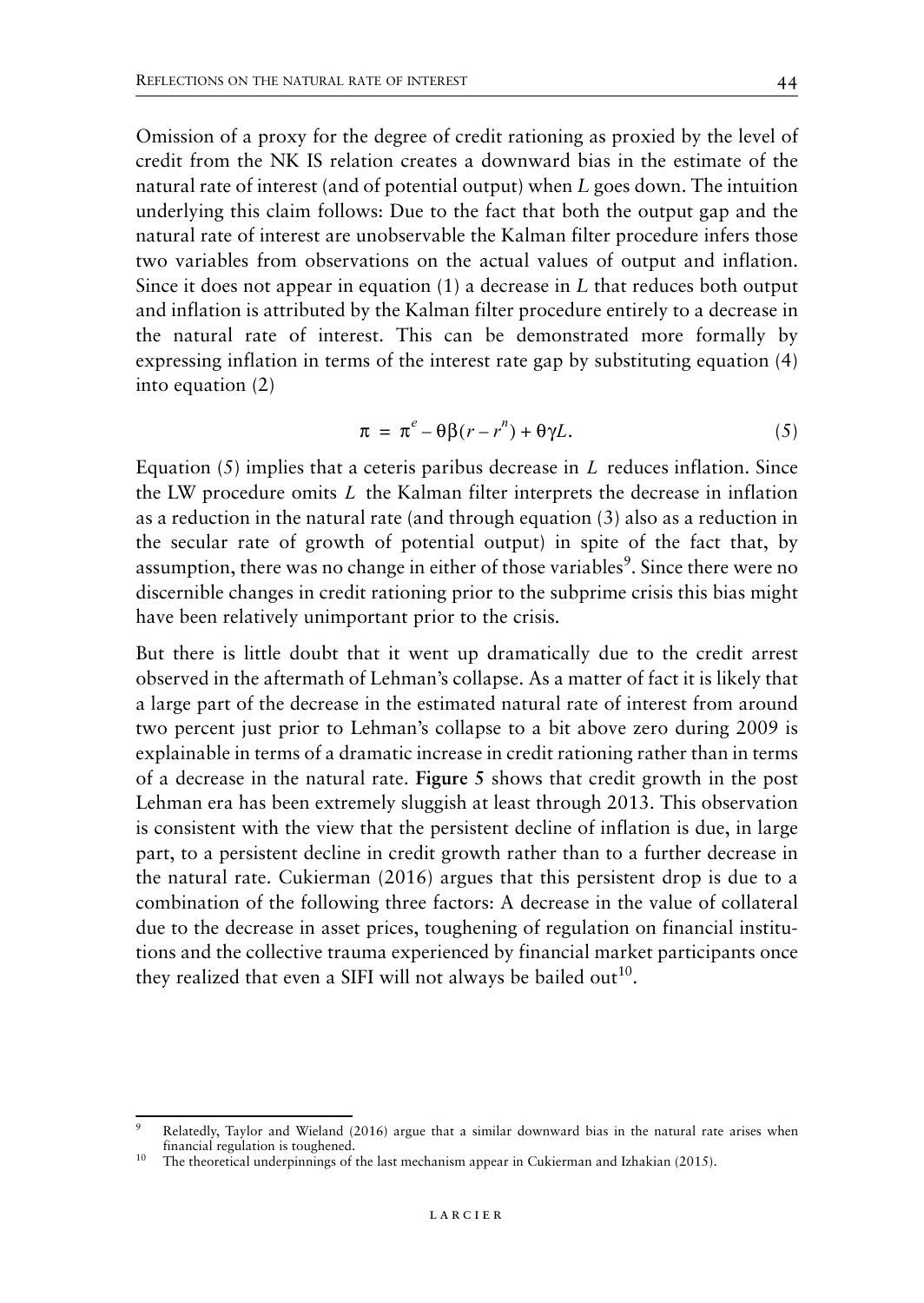| <b>On Total net new issuance of bonds</b><br>OTotal net new bank credit | 2012 2013 2014 2015<br>2011<br>2010<br>$-2009$<br>Lehmads<br>2008 |
|-------------------------------------------------------------------------|-------------------------------------------------------------------|
|                                                                         |                                                                   |
|                                                                         | Stern collapse<br>Bear-<br>encest<br>2007                         |
|                                                                         |                                                                   |
|                                                                         | 2002 2003 2004 2005 2006                                          |
|                                                                         |                                                                   |
|                                                                         |                                                                   |
|                                                                         |                                                                   |
|                                                                         | 2001                                                              |





larcier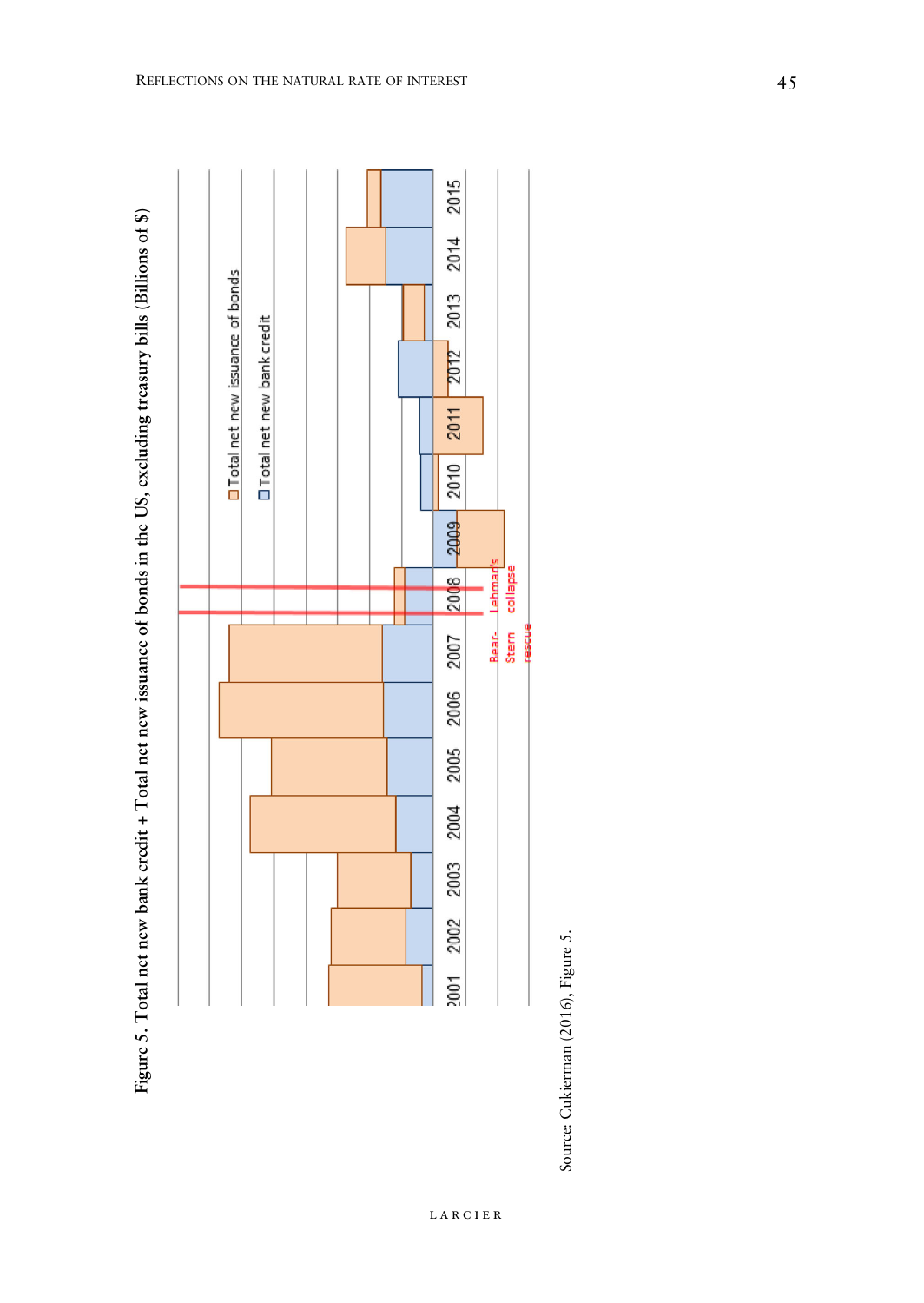## **3.5. CURDIA'S** *ET AL.* **ESTIMATES OF THE NATURAL RATE OF INTEREST**

Using a combination of calibration and Bayesian estimation Curdia *et al.* (2015; Figure 1) find that the natural rate dropped sharply to around minus ten percent in the aftermath of Lehman's collapse. They use a conventional NK model to compare the performance of the Taylor rule to an alternative Wicksellian rule in which the monetary authority gradually adjusts the federal funds rate (FFR) so as to attain the natural rate of interest in the no shocks long run equilibrium. They refer to those two monetary rules as the T and the W rules respectively and find that the second rule provides a more plausible description of actual US monetary policy during the sample period. Abstracting from lags, future expected potential output and shocks their model of the economy is also described by equations (1) and (2). As was the case in the LW framework their estimates of the natural rate are, therefore, potentially subject to a bias due to omission of a proxy for credit rationing in the NK IS relation.

Although the spirit of the Curdia *et al.* (2015) and LW models of the economy is similar their methodologies differ in a number of important respects. In particular Curdia *et al.* (2015) interpret potential output as the efficient level of output. As in Woodford (2003) and Gali (2008) this is the level of output in a perfectly competitive flexible price economy. Correspondingly the natural rate of interest is defined as the rate at which actual output is equal to efficient output. Given that monopolistic competition is a more realistic approximation of markets than perfect competition the efficient output level requires that there exists a system of taxes and transfers that maintains all mark-ups at zero. Second, in order to compare the empirical performance of the T and W rules Curdia *et al.* (2015) add either of those rules or some combination thereof to the structure to be estimated and assume that the Fed sets the FFR by using either the T or the W rule. Finally they perform a large numbers of sensitivity tests.

## **3.5.1. The impact of the crisis on Curdia (2015) estimates of the natural rate of interest**

Curdia (2015) utilizes an updated version of the framework in Curdia *et al.* (2015) to derive in sample and out of sample estimates of the natural rate of interest. **Figure 6** that summarizes those estimates shows that after becoming negative at the end of 2007 the natural rate decreased to around minus four percent during 2009, remained in this range over the entire 2010-2014 period, and is predicted to become positive again only in 2017. As was the case with the LW estimates the big drop in 2008/2009 raises again the suspicion that a large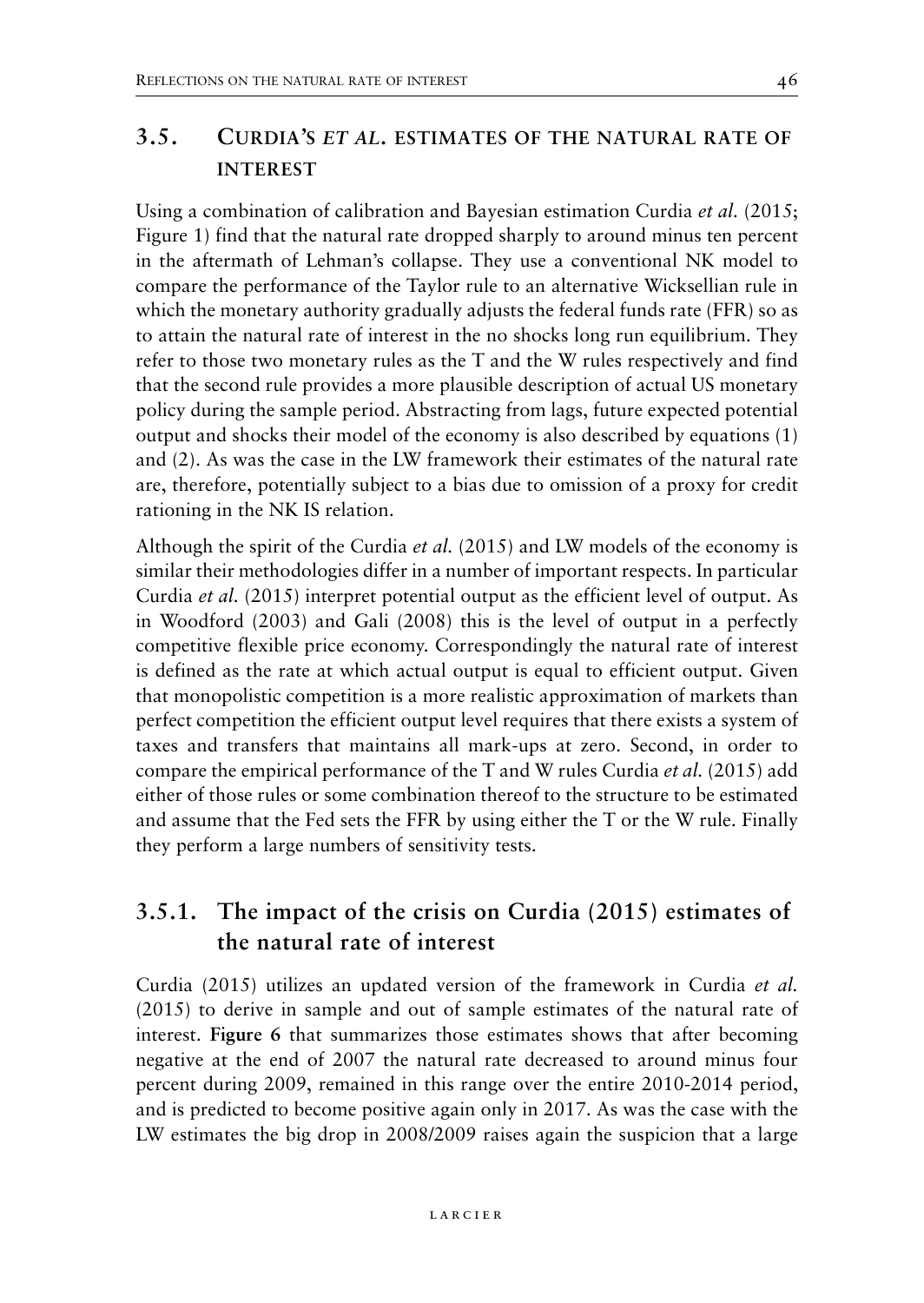part of the drop is due to a persistent increase in credit rationing rather than to a persistent decrease in the natural rate of interest.



**Figure 6. Curdia's estimates of the natural rate of interest (annual rate)**

Note: Blue shaded areas represent the range of possible estimates with 70% (darker) and 90% (lighter) probability. Gray bar indicates NBER recession dates. Source: Curdia (2015), Figure 1.

But in the case of Curdia's estimates there is an additional factor that, most likely reinforces the post-Lehman downward bias in those estimates. The model used by Curdia *et al.* (2015) partially relies on either the T or the W monetary rule in order to estimate parameters and ultimately identify the path of the natural rate. The specifications of both rules abstract from the fact that since the onset of the subprime crisis the Fed's monetary policy was largely motivated by the financial stability motive<sup>11</sup>. As a consequence both interest rate and quantitative easing (QE) policies were largely responsive to the elevated demands for liquidity by the private sector.

Since both the T and the W rules do not feature a proxy for this reaction, the low interest rate policy of the Fed, as well as the substantial QE operations deployed with the arrival of the ZLB, are attributed to a low and even negative natural rate when, at least part of those policies is due to the reaction of the Fed to the decrease in credit and in asset prices. This omission biases the estimate of the natural rate downward. This can be seen more precisely by adding to both rules a proxy for the financial stability motive of the central bank (CB). A simple way

<sup>&</sup>lt;sup>11</sup> An early analysis of the impact of this motive on the monetary rule appears in chapter 7 of Cukierman (1992).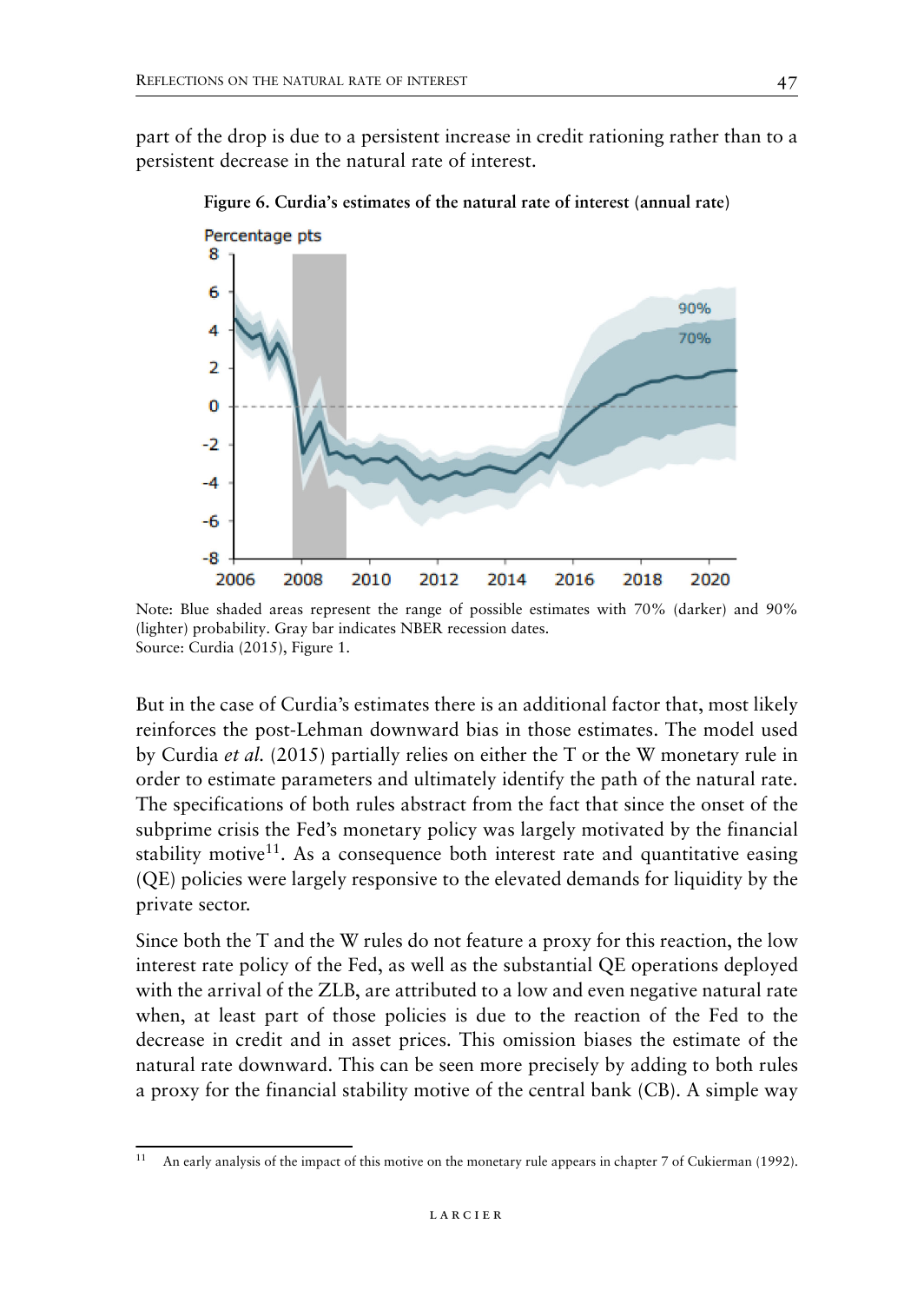to do that is to add a proxy for the deviation of the rate of growth of aggregate credit from a target level of this variable to the right hand sides of both rules. This is illustrated in what follows for the W rule (since the argument is identical for the T rule it is omitted). Abstracting from shocks and the adjustment lag in the CB nominal rate, *i*, the expanded W rule can be written as

$$
i - \pi^{e} = r^{n} + \phi_{\pi}(\pi - \pi^{T}) + \phi_{L}(l - l^{T})
$$
\n(6)

where  $\pi^T$  is the inflation target, *l* is the rate of growth of credit,  $l^T$  is the target level for this rate and  $\phi_{\pi}$ ,  $\phi_{L}$  are positive coefficients. The expanded rule states that when inflation and the rate of growth of credit are equal to their respective targets the CB conducts monetary policy so as to track the Wicksellian natural rate of interest,  $r^{n+12}$ . But when the rate of growth of credit is below its target level, the CB reduces the policy rate and, if the zero lower bound (ZLB) is binding, engages in QE operations that are equivalent to further reductions in the policy rate.

The deep and persistent arrest in credit growth in the post-Lehman era documented in Figure 5 is consistent with the view that, during this period the credit growth gap,  $l - l^T$ , was negative implying that monetary policy was expansionary due to the financial stability motive. When, as is the case in Curdia *et al.* (2015), the term  $\phi_L (l - l^T)$  is omitted from the monetary rule the Bayesian estimation procedure interprets the post-Lehman expansionary policies of the Fed as a decrease in the natural rate of interest inducing a further downward bias in the estimates of this variable<sup>13</sup>.

Before concluding this section it may be useful to point out an implication of the notion that potential output is identical to the 'no distortions' level of output. As reported above, unlike LW, Curdia et al. (2015) interpret  $r^n$  as the no shocks interest rate at which actual output is equal to the level of output for which the monopolistic competition distortion is zero. Maintenance of this efficient output level calls for the existence of subsidies that eliminate the monopolistic competition distortion (Gali, 2008; chapter 5).

As a conceptual matter, and since such subsidies do not exist in practice, the natural rate in the model has to be sufficiently low in order to offset this distortion. This calls for a natural rate of interest that is permanently lower than the rate that would have existed if monetary policy had not been burdened with offsetting of the steady state monopolistic competition distortion. The extent to which this consideration pulls the entire path of estimated natural rates

<sup>&</sup>lt;sup>12</sup> Implicit in this statement is the requirement that expected inflation is also equal to the inflation target.  $13$  Relatedly, Taylor and Wieland (2016) attribute the downward bias in natural rate estimates to the omis

regulation from the NK IS relation and to a post-crisis downward deviation of the Fed's rate from the traditional Taylor rule.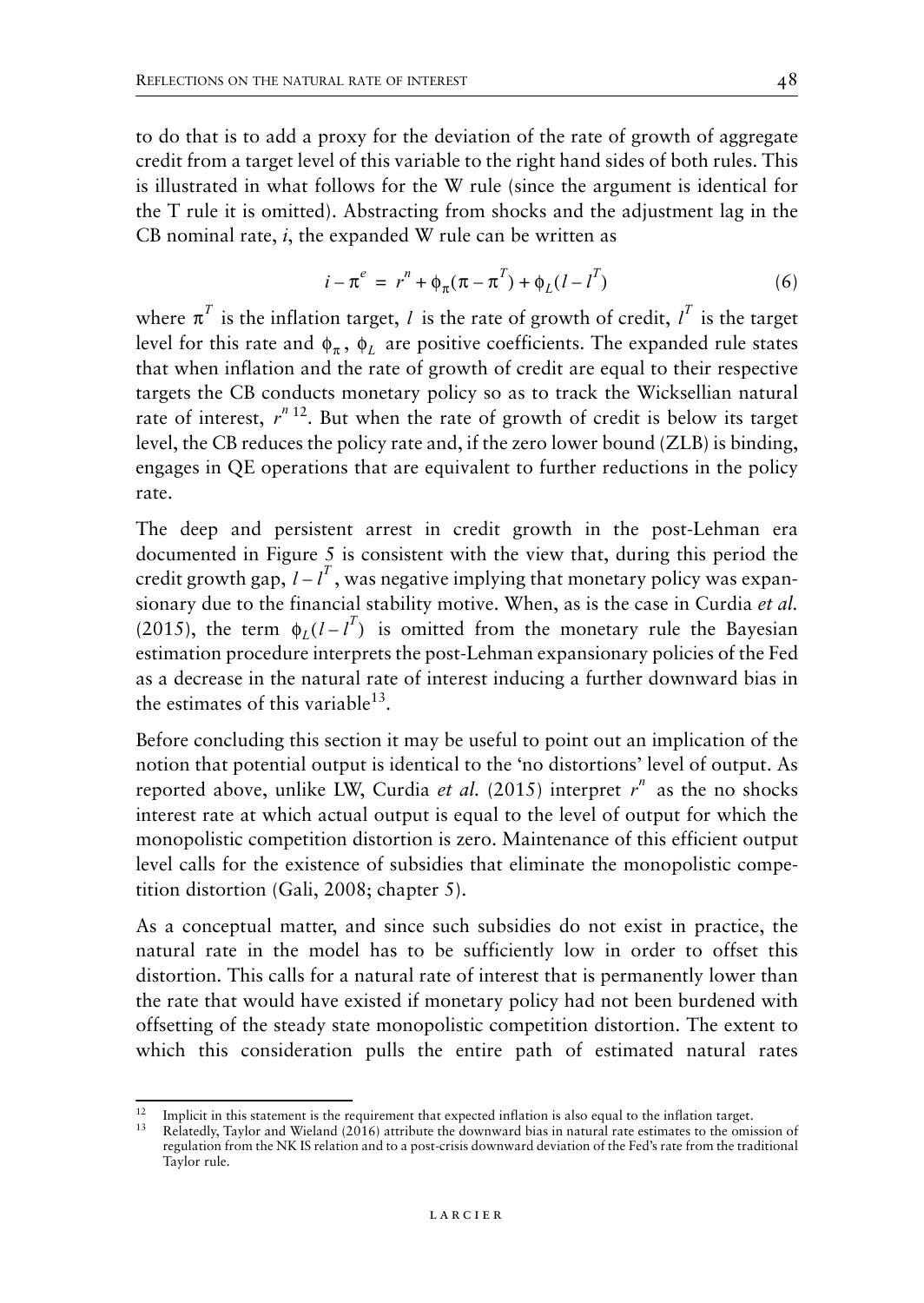downward is not a priori clear. This issue clearly deserves further scrutiny which, however, is beyond the scope of this paper.

## **3.6. THE CASE FOR DEFINING AND MEASURING A RISKY NATURAL RATE OF INTEREST**

Since most investment activity is risky it is likely that such activity is more tightly related to interest rates that account for risk than to riskless rates. Real estate investment as well as consumption durables are also risky activities and are, similarly, more tightly related to risky rates. Investment and consumption demands are major components of aggregate demand. Hence aggregate economic activity should be more tightly related to risky than to riskless rates of interest.

This view is supported by empirical findings in Gilchrist and Zakrajšek (2012) ('CZ' in the sequel) that produce a broadly based index of interest rate spreads between risky corporate bonds and riskless US Treasury bonds during the 1973- 2010 period ('CZ credit spread' in the sequel). CZ show that this index possesses substantial predictive ability for future economic activity. They further decompose this index of risk into two components: a component capturing the usual counter-cyclical movements in expected defaults, and a component representing the cyclical changes in the relationship between measured default risk and the CZ credit spreads to which they refer as an 'excess bond premium'. While the first component captures changes in the actual risk of default it is likely that the second is a proxy for changes in the pricing of risk.

CZ show that shocks to the excess bond premium that are orthogonal to the current state of the economy lead to economically and statistically significant declines in consumption, investment, and output, as well as to appreciable disinflation. Figure 4 in CZ also suggest that the positive relationship between the excess bond premium and economic activity is particularly in evidence during the 2007-2009 recession. This finding is consistent with the view that a non-negligible part of this recession was driven by increases in the pricing of risk.

The previous observations suggest that defining and measuring a natural rate of interest that also accounts for 'natural' long term risk and risk preference in the economy is a potentially fruitful extension of the existing riskless natural rate concepts. Risk and the pricing of risk are important determinants of both the supply and the demand for credit. Different secular components of risk and of its pricing imply, therefore, different levels of potential output and of the risky natural rate.

Recognition of the role of this concept opens the door for a more direct link between the health of the financial system, on one hand, and potential output and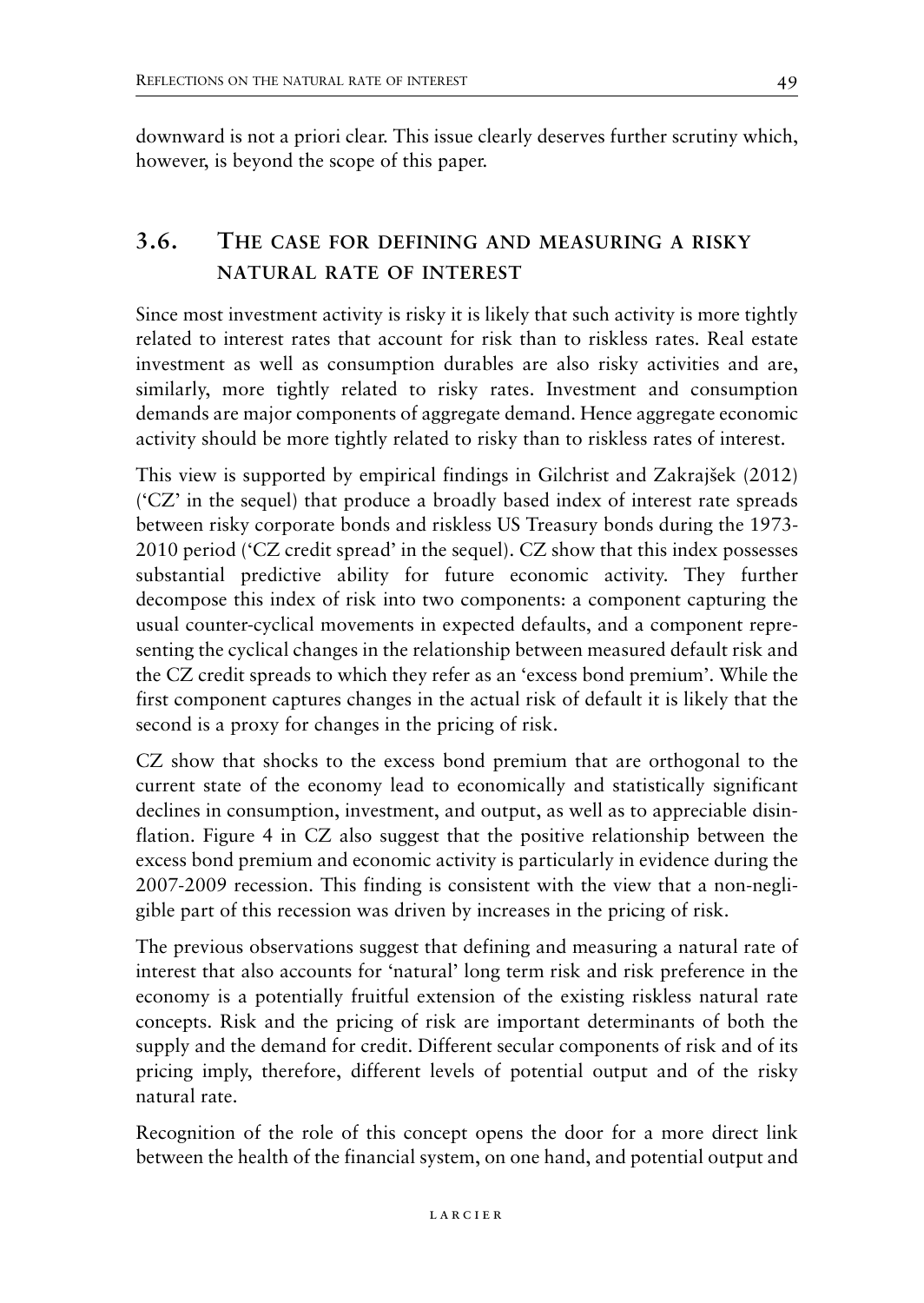the risky natural rate on the other. Since the health of the financial system depends, in turn, on the quality of supervision and of regulation such an approach paves the way for models that would more tightly relate potential output to financial institutions. It also may help establish a more direct link between economic performance, 'financial mood' and underlying financial institutions. By changing risk and risk premia long term changes in the structure of financial institutions and of regulation affect the long run level of credit and with it risky natural rates of interest. Highly visible traumatic events like letting a SIFI institution such as Lehman fail after bailing out many other such institutions are likely to have persistent effect on the "financial mood" and through it on the risky natural rate14.

During periods of acute financial tensions the spread between longer term risky and riskless debt instruments widens providing an explanation for the fact that, in spite of extremely low short term policy rates, economic activity remains depressed as was the case during the GFC. Since risky long term rates have a substantially stronger impact on both the demand and the supply of credit than short term policy rates it is not surprising that economic activity was depressed during the crisis in spite of policy rates at the ZLB. Furthermore, during crisis times the importance of risk and the pricing of risk become more important determinant of economic activity relatively to the risk free rate than during normal times. Importantly, during a financial crisis risky rates go up rather than down – which pulls the risky natural rate up. A prolonged recession in the aftermath of a financial crisis can therefore be understood as arising from a persistent increase in the natural risky rate of interest due to increases in both risk and its pricing.

Those considerations suggest that during panics and acute financial crises the monetary authority should aim mainly at reducing the natural **risky** rate. Reductions in the short term policy rate is one way to achieve this objective. More important are measures aimed at the reduction of risk and of its pricing on longer term financial instruments. Demonstration of a strong determination to act as a lender of last resort also for risky assets on the part of the central bank is essential. From this perspective, the large scale purchases of long term riskless and risky assets by some major central banks during the GFC were essential for reduction of the risky long term natural rate.

During a financial crisis the capital constraints of financial intermediaries become more severe – which depresses their willingness to supply credit. He and Krishnamurthy (2013) argue that, in such circumstances, injections of equity capital by the CB are particularly effective. This finding along with the relative effectiveness of unconventional monetary policy instruments deployed during the crisis,

<sup>14</sup> Cukierman and Izhakian (2015) argue that the decision not to bailout Lehman and the ensuing panic permanently raised the public's aversion to bailout uncertainty.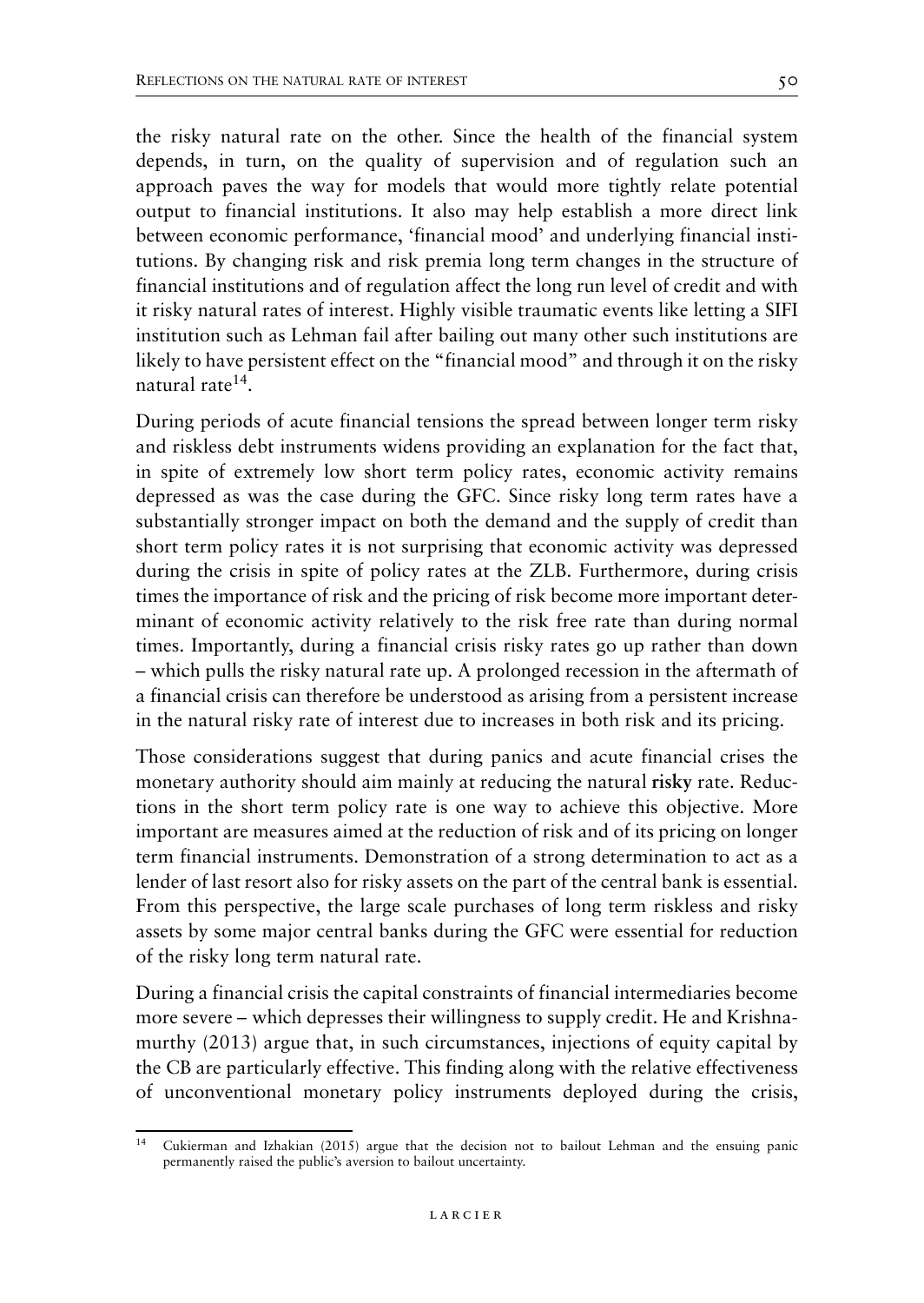suggest that the ZLB constraint on the short term riskless policy rate might be of lesser significance than currently believed.

### **3.7. CONCLUDING REMARKS**

In conventional NK models of monetary policy the short term (real) riskless natural rate plays an important role as a guiding rod for the interest rate policy of the CB. With the onset of the GFC in 2007/2008 nominal policy rates of major central banks quickly reached the ZLB on the (nominal) policy rate and largely remain in this range to this day<sup>15</sup>. With very low and even negative inflation rates this implies that, approximately, the actual real short term policy rate is bounded from below by zero. Consequently if the real short term natural rate is negative the ZLB constitutes a serious constraint on conventional monetary policy.

Recent estimates of the natural rate imply that in the post crisis era the natural rate has been negative, and is expected to remain in this range for some time, supporting the view that the ZLB is a binding constraint on monetary policy. This paper argues that, due to substantial increases in credit rationing and omission of the financial stability motive from the monetary rule during the GFC, existing estimates of the natural rate are likely to be biased downward<sup>16</sup>. Hence the ZLB constraint may not be as serious as implied by those estimates.

There also are conceptual reasons which support the view that the ZLB constraint might not be as serious as it recently appeared to be. It is well accepted that long term risky rates are more important determinants of the output gap and inflation than the short term policy rate. As a matter of fact the conventional view of the transmission mechanism is that, by changing the short term policy rate, the CB will be able to sufficiently move long term risky rates and credit rationing so as to have an appreciable impact on the output gap and inflation. This mechanism is rather indirect even during normal times. But, as demonstrated by the experience of the GFC, it loses much of its punch during crisis times. Recognizing this fact the Fed and other central banks engaged in large scale asset purchases of varying maturities and risks.

This experience suggests that more attention should be payed to the long term risky rate and to the natural counterpart of this rate. Although this appears as a fruitful future research avenue at all time it is particularly important during financial crises when long term risky rates and the short term policy rates often move in opposite directions.

<sup>15</sup> An important factor in the developed world's race to the ZLB is the early and persistent reduction of the federal funds rate to this range by the Fed. This forced other central banks to follow suit in order to prevent excessive appreciations of their own currencies.<br><sup>16</sup> Those factors existed also prior to the financial crisis but their relative importance increased substantially with

its outbreak. The discussion in Taylor and Wieland (2016) also supports this conclusion.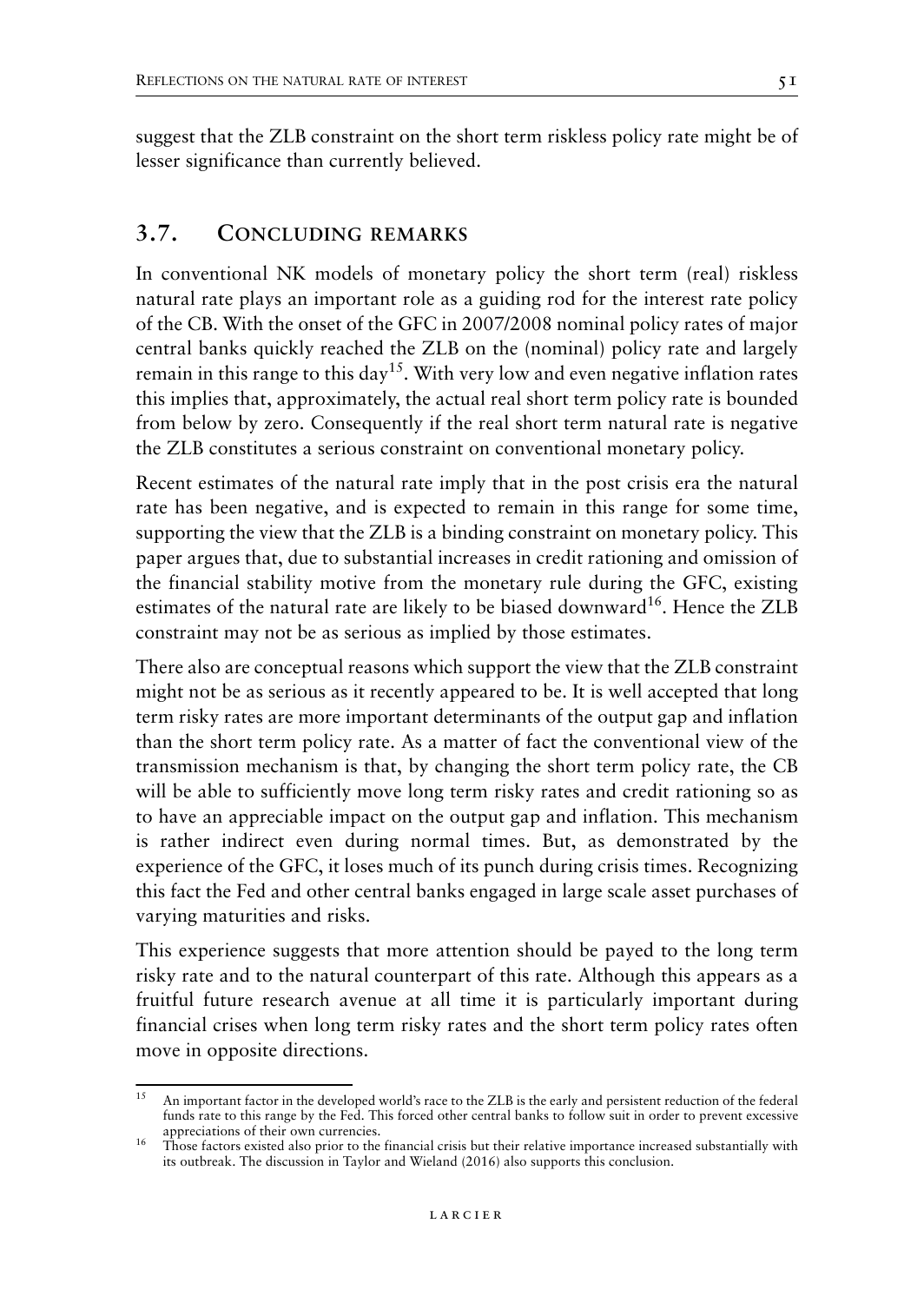Introduction of a long term risky natural rate into the analysis of monetary policy is likely to shed more light on the role of regulation and of other financial institutions in the determination of potential output and economic activity. Unlike the short term policy rate risky long term rate are seldom subject to the ZLB. As a matter of fact, during crises, they usually go up. This observation along with the higher relevance of risky long term rates for economic activity implies that the ZLB on the short term riskless policy rate may be of secondary importance. As a matter of fact it is possible that, even in the absence of a ZLB during crises, conventional short term interest rate policy loses much of its punch due to huge increases in demand for liquidity at such times.

Using a model of occasionally binding equity issuance constraints He and Krishnamurthy (2013) show that, in a crisis, equity injection is a superior policy compared to interest rate cuts or bond purchasing programs by the central bank. Incorporation of the natural levels of risk and of risk aversion into a natural risky rate concept is likely to pave the way for shedding new light on the relative desirability of alternative asset purchases programs.

#### **REFERENCES**

- BEAN, C., BRODA, C., TAKATOSHI, I. and KROSZNER, R., 2015, "Low for long? Causes and consequences of persistently low interest rates", *Geneva Reports on the World Economy*, 17, ICMB and CEPR, September.
- BERNANKE, B., 2005, *The global saving glut and the U.S. current account*, Sandridge Lecture, Virginia Association of Economics, Richmond, VA, Federal Reserve Board, March.
- BERNANKE, B., 2007, *Global imbalances: Recent developments and Prospects*, Bundesbank Lecture, Berlin, Germany, September.
- BERNANKE, B. and GERTLER, M., 1989, "Agency costs, net worth, and business fluctuations", *American Economic Review*, 79 (1), 14-31.
- BERNANKE, B., GERTLER, M. and GILCHRIST, S., 1999, "The financial accelerator in a quantitative business cycle framework" in J. TAYLOR and M. WOOD-FORD (eds.), *Handbook of Macroeconomics*, Vol. 1C, Amsterdam, Elsevier Science, North-Holland, 1341-93.
- CABALLERO, R., FARHI, E. and GOURINCHAS, P.O., 2008, "An equilibrium model of global imbalances and low interest rates", *American Economic Review*, 98 (1), 358-93.
- CABALLERO, R. and FARHI, E., 2014, "On the role of safe asset shortages in secular stagnation" in C. TEULINGS and R. BALDWIN (eds.), *Secular Stagnation: Facts, Causes and Cures*, A VoxEU eBook, London, CEPR Press.
- CUKIERMAN, A., 1992, *Central Bank strategy, Credibility and Independence: Theory and Evidence*, Cambridge, MA, The MIT Press.